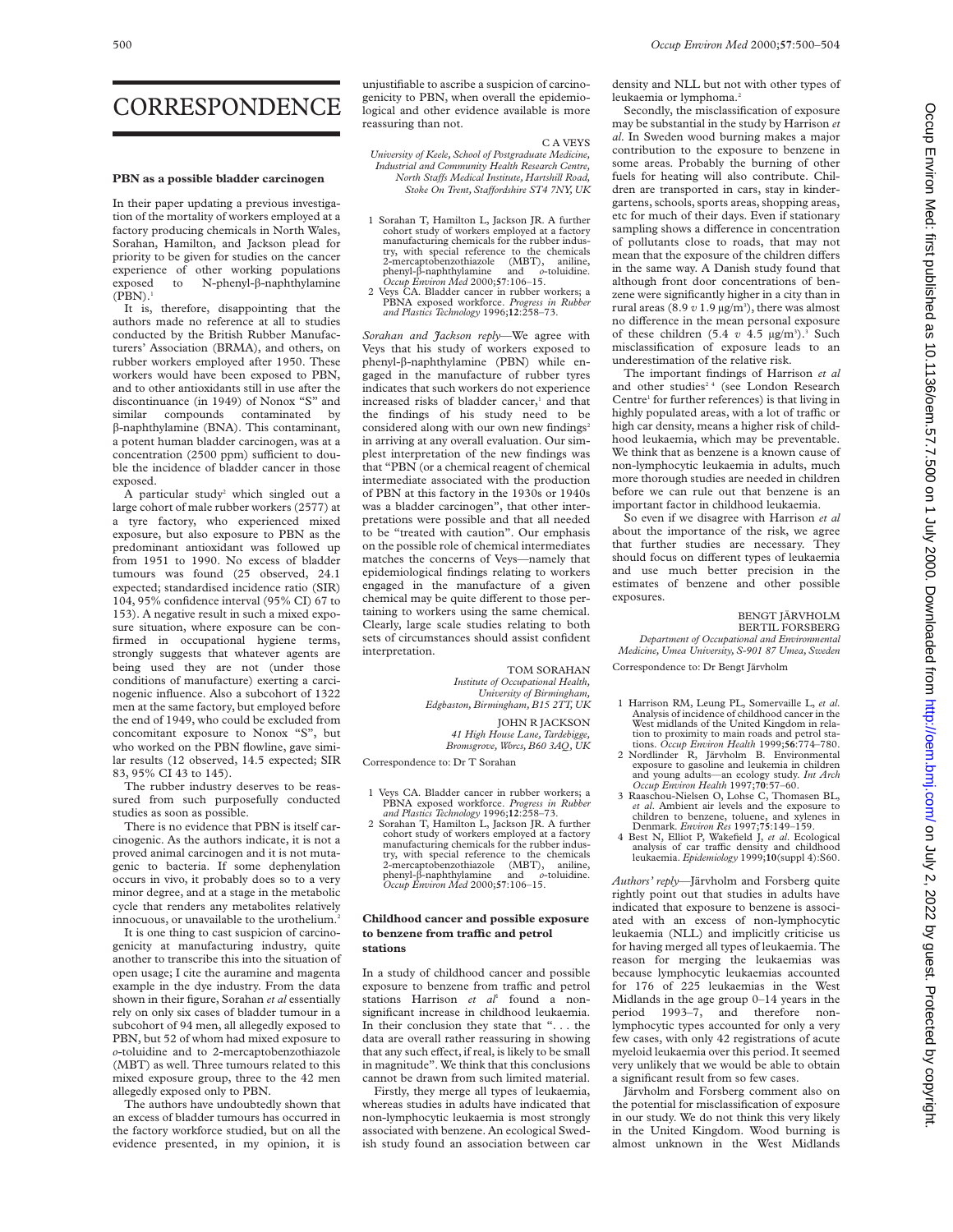conurbation, and indeed would not be consistent with United Kingdom smoke control laws. The inventory of air pollutant emissions for the conurbation<sup>1</sup> indicates that  $99\%$ of benzene emissions to atmosphere arise from road traffic. Our paper gives some indication of the likely gradients between houses at the roadside and those in urban background locations. Although children are also exposed to benzene when travelling in cars, the duration of exposure is relatively short and our earlier paper<sup>2</sup> on personal exposures to aromatic hydrocarbons suggests that this will be a minor contributor to overall exposure. It is exposure in the home and workplace (or in the case of children, in the school) which is dominant. It is likely that other sources of exposure are relatively similar on average for the more exposed and less exposed groups and therefore the main difference relates to the point of residence and the influence of outdoor air on indoor concentrations.

Järvholm and Forsberg cite a Danish study which showed significantly higher front door concentrations of benzene in a city than in rural areas. In the United Kingdom West Midlands the risk of childhood cancer is higher in rural than in urban areas<sup>3</sup> which suggests that benzene exposure is unlikely to be a major factor and that other causal agents such as population mixing may be far more influential.<sup>4</sup> None the less our results do suggest a slight excess of cancers for children living close to major roads and petrol stations and we wholly agree with Järvholm and Forsberg that this merits further investigation.

### ROY M HARRISON

LILLIAN SOMERVAILLE *Department of Environmental Health, Institute of Public and Environmental Health, University of Birmingham, Edgbaston, Birmingham B15 2TT, UK*

Correspondence to: Professor R M Harrison

- 1 London Research Centre. *West Midlands atmos-*
- *pheric emissions inventory*. London: LRC, 1995. 2 Leung PL, Harrison RM. Evaluation of per-
- sonal exposure to monoaromatic hydrocar-bons. *Occup Environ Med* 1998;**55**:249–57. 3 Oliver MA, Webster R, Lajaunie C, *et al*. Binomial cokriging for estimation and mapping the risk of childhood cancer. *IMA J Math Appl Med Biol* 1998;**15**:279–97.
- 4 Dickinson HO, Parker L. Quantifying the effect of population mixing on childhood leukaemia risk: the Seascale cluster. *Br J Cancer* 1999;**81**: 144–51.

### **Prevalence and risk factors for latex allergy: a cross sectional study in a United Kingdom hospital**

EDITOR-The recent report by Smedley et al<sup>1</sup> is useful in measuring the prevalence and risk factors for latex allergy within a United Kingdom environment, and providing an up to date review of this problem.

The paper highlights the high frequency of symptoms in healthcare staff but suggests a low frequency of confirmed type I latex allergy. Those who only read the abstract might be misled into considering that the frequency is much lower (two of 372 responders). The frequency among those tested with

### *Table 1*

| Pairs of gloves<br>worn / day | Itching<br>% | Skin redness<br>$\%$ | Runny nose<br>$\%$ | Eye irritation | Wheeze<br>$\%$ |
|-------------------------------|--------------|----------------------|--------------------|----------------|----------------|
| $\leq 10$                     | 33           |                      |                    |                |                |
| >10                           | 39           | $32*$                | $12*$              | 14             |                |

symptoms was 3% (one of 33) and one person without symptoms was positive on testing (4%; 1/26).

Within the Argyll and Clyde region health surveillance has been performed on staff working in areas with exposure to glutaraldehyde. Such staff also use gloves to protect them from blood and body fluids. A recent audit of the results of health surveillance over the past 5 years identified seven cases of type I latex allergy (confirmed by specific IgE radio allergosorbent test (RAST)) in a workforce of 226 nurses (3% prevalence). The frequency of reported skin symptoms was higher (6% at the last health surveillance) but other causes were also identified (such as rosacea, seborrheic eczema, irritant dermatitis, and type IV allergy to colophony, formaldehyde, and rubber accelerators).

The findings confirm a low frequency of type I latex allergy and support the view that highly intensive health surveillance is not justified. One of the seven healthcare workers identified noted an allergic reaction after eating a sandwich bought from the hospital canteen which had been handled by a member of the catering staff who was wearing latex gloves. Healthcare workers with type I latex allergy can be exposed to latex proteins away from their own work area by such actions or from the continued use of powdered gloves in other areas. This emphasises the need for an organisational approach to this issue. Organisational action to reduce the incidence of this allergy should have priority including the use of non-powdered latex gloves where exposure to blood and body fluids is a risk for those without allergy, the provision of non-latex gloves for those identified with type I allergy and early assessment of those with symptoms related to glove use. Catering staff do not now use latex gloves in the hospital where the reaction reported here occurred.

EUGENE R WACLAWSKI *Argyll and Clyde Occupational Health Service, Dykebar Hospital, Paisley PA3 7DE, United Kingdom* Correspondence to: Dr Eugene R Waclawski

1 Smedley J, Jury A, Bendall H, *et al*. Prevalence and risk factors for latex allergy: a cross sectional study in a United Kingdom hospital. *Occup Environ Med* 1999;**56**:833–6.

### **Prevalence and risk factors for latex allergy**

EDITOR—We read with interest the cross sectional study of latex allergy of workers in a United Kingdom hospital.<sup>1</sup> We have also tried to study healthcare workers in a district general hospital and have had problems with the response rate for skin prick testing and also blood taking. We have, however, used standardised and evaluated skin prick test materials from Stallergen (1:200) and the Pharmacia CAP for latex and have found a high percentage of symptomatic workers with positive skin tests and specific IgE. We also found that workers in general wards were exposed to as much airborne latex as those in operating theatres, accident and emergency, and intensive care, areas which we previously

thought of as high exposure. Median concentrations of latex in air were  $0.44 \mu g/m^3$  in our high exposure areas and 0.48 µg/m<sup>3</sup> in our lower exposure areas, perhaps because lower quality gloves were used in the general medical wards.

We obtained questionnaires from 73% of our sample workers but only 60% response from symptomatic workers who were invited for skin prick testing and blood taking. There were a few significant differences between groups but there was a greater relation between the number of gloves worn a day than the hours of glove wearing. Work related symptoms relative to glove use are shown in the table.

Seven of 48 symptomatic workers had at least a 3 mm weal to the latex allergen and nine had positive RAST (>0.7 ku/l). All skin prick positive workers had itching skin, four out of seven had eye irritation, two out of seven wheeze, and three out of seven rhinitis.

Any study of this sort is likely to miss the most severely affected workers who cannot tolerate latex at present in the air in ordinary hospital environments.

NAESINEE CHAIEAR IAIN FOULDS P SHERWOOD BURGE *Heartlands and Solihull NHS Trust (Teaching), Birmingham Heartlands Hospital, Bordesley Green East, Birmingham B9 5SS, UK*

Correspondence to: Dr P S Burge burgeps@aol.com

1 Smedley J, Jury A, Bendall H, *et al*. Prevalence and risk factors for latex allergy: a cross sectional study in a United Kingdom hospital. *Occup Environ Med* 1999;**56**:833–6.

# **NOTICES**

### **North American Congress of Clinical Toxicology Conference. 13-18 September 2000. Tucson, Arizona**

This annual conference allows an opportunity for physicians, pharmacists, nurses, and scientists from around the world to participate in the sharing of a wide variety of toxicological issues. As well as platform and poster sessions, the programme will offer symposia, and other traditional and novel special sessions.

Contact: Contemporary Forums Conference Management, 11900 Silvergate Drive, Dublin, CA 94568, USA. 001 925 828 7100, ext 0, www.clintox.org

### **IEA European Regional Meeting. 24–26 August 2000. Lithuania.**

*Satellite Seminar, Future of Epidemiology II. 24 August 2000. Kaunas University of Medicine, Central Building, Mickeviciaus str 9, LT-3000 Kaunas, Lithuania.*

*From Molecules to Public Health. 25–26 August 2000. Kaunas Vytautas Magnus University, Daukanto str 28, LT-3000 Kaunas, Lithuania.*

Epidemiology is still the core discipline in preventive medicine despite recent and important achievements in biology and clinical medicine. This discipline plays a key part in public health and clinical research. This will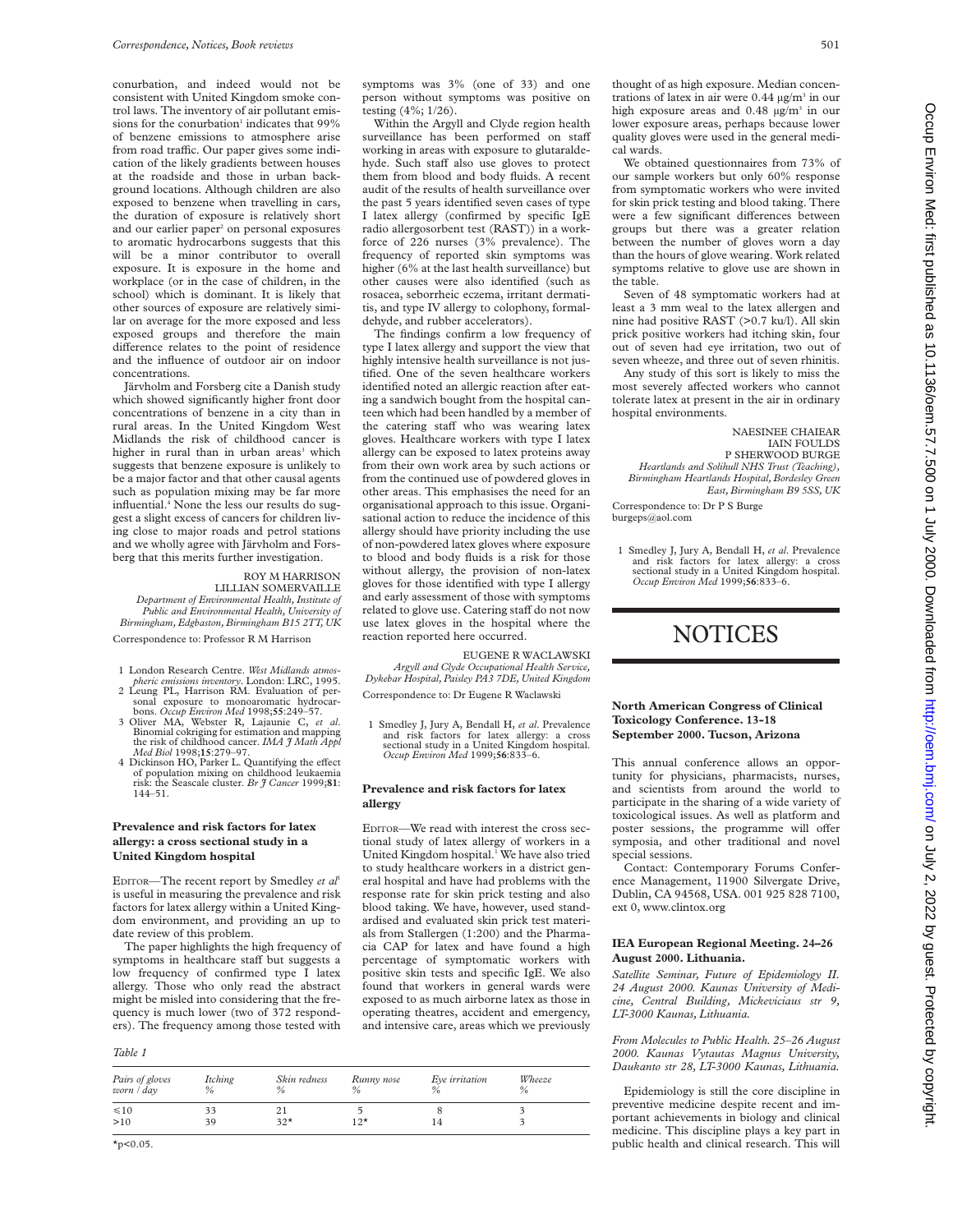be true also in the next millennium. Epidemiologists have to consider how best to use the new tools provided by the biologists and how best to use methods and knowledge from demography, sociology, and philosophy.

The IEA European Regional Meeting in the year 2000 is an appropriate scene for reflection. Lithuania is an appropriate place for discussing our role in a rapidly changing Europe, which is so crucial for our common future.

The Organising Committee hereby invite you to participate at the Satellite Seminar and the Big Meeting.

Electronic registration form please find at http://www.info.kma.lt/EUROIEA2000, meeting secretariat email address: EUROIEA2000@,KMA.LT

### **Occupational Health, Safety, and Environment, Courses and Conferences in 2000.**

*September–November 2000*—NEBOSH Specialist Diploma in Environmental Management. Warwickshire. A 3 week course run with HASTAM. Past students achieved 100% pass rate. Revision and exam: 29–30 November. £2995+VAT per delegate.

*July–September 2000*—NEBOSH National General Certificate. West Midlands. This popular occupational safety and health qualification is run four times a year in partnership with ACT Associates Ltd. Weeks 1 and 2: 3–7 July and 31 July–4 August. Tutorial 24 and 25 August. Exam: 1 September. £1395+VAT per delegate.

*August–November 2000*—NEBOSH Conversion Course. West Midlands. For holders of the NEBOSH National General Certificate, we offer a conversion course in preparation for the Part 1 diploma examinations. Run in partnership with ACT Associates Ltd. Tutorial: 13–15 November. Exams: 29 and 30 November. £2595+VAT per delegate.

*July–November 2000*—NEBOSH Part 1 Diploma. West Midlands. Run in partnership with ACT Associates Ltd. Weeks 1–4: 10–14 July, 7–11 August, 11–15 September, 9–13 October. Tutorial 13–15 November. Exams: 29 and 30 November. £3795+VAT and NEBSOH fees £160 (VAT exempt) per delegate.

All events are held in central London, except where indicated otherwise. Phone 0044 020 7420 3500; fax 0044 020 7420 3520. Industrial Relations Services, Lincoln House, 296–302 High Holborn, London WC1V 7JH, UK.

## BOOK REVIEWS

**Nunn's applied respiratory physiology, 5th edition** ANDREW B LUMB. (Pp 640; £59.50). 2000. Oxford: Butterworth-Heinemann. ISBN: 0-7506-3107-4.

The first edition of this famous book was published in 1969 and rapidly established itself alongside works by Comroe and Cotes as required reading for respiratory physiologists and especially for anaesthetists. This new edition—the original author having handed the torch to Lumb, maintains the

high standards of its predecessors. As the editions have appeared changes in the arrangement of sections of the book have been made. These are most marked in this edition: basic principles, applied physiology, and the physiology of pulmonary disease now being the sections that contain the 33 chapters. The last section is a new venture and contains much new material. To keep the book to about 700 pages Lumb has excised some material that was in the earlier editions. This is recognised by the original author in his foreword. Casual readers will notice few changes—"tho' much is taken, much abides" and the quality is undiminished.

The book begins with a chapter, by the original author, on the atmosphere. This is outstanding and should be read by all physiologists. Did you know that half the expected life of this planet has passed? I didn't and it is a sobering thought. The author makes the point that our atmosphere has dictated our physiology. Current concerns about antioxidants in the diet and their role in protecting the airways against free radical attack are presaged by this chapter. For details of oxygen radical formation see page 496: the chemistry is complex but elegantly explained. Section 1 continues with accounts of lung structure, elastic forces, resistance to gas flow, the control of breathing (up to date and particularly clear) and thence to the matching of ventilation and perfusion. This has always been a difficult chapter and some changes can be recognised. It is still difficult but recent advances in modelling of and the use of the MIGET technique have done much to simplify the theory. Discussion of the Riley, Fenn, Cournard model has been reduced this may come as a relief to some although, to paraphrase Saunders, this area has provided many with much quiet intellectual amusement (and instruction) at the cost of a few pencils and some reams of paper only! Those proposing to follow a career in respiratory physiology should read the account given in earlier editions of this book. The "applied" sections of earlier editions appealed, I suspect, more to anaesthetists than to physicians. This should no longer be the case. Pregnancy, sleep, air pollution, and smoking for example are all now given chapters of their own: indeed, only one chapter is headed "anaesthesia". The third section provides an account of most of that which a respiratory physician or anaesthetist should know about pathophysiology. The chapter on acute lung injury is particularly good with an excellent account of the role of cytokines.

The book concludes with five appendices dealing with the maths and physics. The appendix on nomograms and correction charts will appeal to many: the great Siggaard-Anderson pH- $Pco<sub>2</sub>$  nomogram remains as does the invaluable Pao<sub>2</sub>–F<sub>IO</sub>, shunt nomogram (much photocopied!).

Reading this book has been a pleasure. It is the best single volume account of pure and applied respiratory physiology now available. At  $\angle$  59.50 it is a bargain—buy it!

### R L MAYNARD

**Health law and policy: a survival guide, to medicolegal issues for practitioners** BRYAN A LIANG. (Pp 309; £27.50). 2000. Woburn, MA, USA: Butterworth-Heinemann. ISBN: 0-7506-7107-6.

The structure and functioning of the United States healthcare system is perceived by many

as being analogous to an inscrutable labyrinth. Moreover, the medicolegal terrain in which physicians practice in the United States is extraordinarily litigious. Liang's remarkably well researched, and excellently written, book *Health law and policy* provides healthcare practitioners with a lucid, detailed road map to avert legal catastrophes in the mine ridden, United States medicolegal landscape.

Although Liang's book is a superb compendium specifically of United States medicolegal issues and principles, it is noteworthy that the legal systems of the United States and United Kingdom are rooted, similarly, in the soil of judge made, "common" law. As such, Liang's expert examination of the amply developed body of United States medicolegal case precedents, spawned by the highly active legal system in America, may be of considerable instructive value to healthcare practitioners in the United Kingdom desiring to avoid entanglement in legal traps.

Liang has a triad of doctorate degrees (in medicine, public policy, and law); and earns a living as a professor at an American law school. By virtue of his unusually wide ranging formal educational background, Liang is able to closely, and very competently, probe and dissect multitudinous, timely issues residing at the interface of law and medicine. The book is configured into four parts, encompassing 16 chapters. An often and effectually used mantra of Liang is to identify a medicolegal concept; and then provide an illustrative case, based on a real life case, followed by a pithy legal discussion of the case illustration. Generally, the numerous cases and accompanying legal discussions brightly illumine the adjoining textual material.

In part I of the book, Liang focuses readers' attention on traditional areas of concern in the realm of law and medicine, including such topics as informed consent and confidentiality. In part II, Liang works assiduously to sketch the contours of the healthcare insurance structure in the United States. Modern delivery considerations—for example, physician licensure, fraud issues, and antitrust law—comprise the subject of a third part. In a concluding part, on end of life considerations, Liang studiously elucidates advance directives and definitions of death, and attendant legal and policy issues.

In the preface, Liang states that the book is aimed at people interested in learning about the United States health enterprise. In this task, he is, indeed, quite successful. A distinguishing feature of the book, which finely tailors it to fit readers educated in fields outside the law, is that the author uses language understandable to non-lawyers. At the same time, Liang supplies copious quantities of medicolegal references. The book, as tailored, thus fits legal scholars as well.

It is important for readers to understand that the book is not a substitute for competent legal counsel. The book can capably assist the non-lawyer in recognising potential legal problems; but it is not a source enabling the non-lawyer to fully flesh out legal issues in exacting manner, without the assistance of qualified counsel. Finally, although the book is presently up to date, a relevant, salient reality is that the medicolegal world explained so succinctly and carefully by Liang is changing rapidly, thus mitigating the book's future, practical value to readers.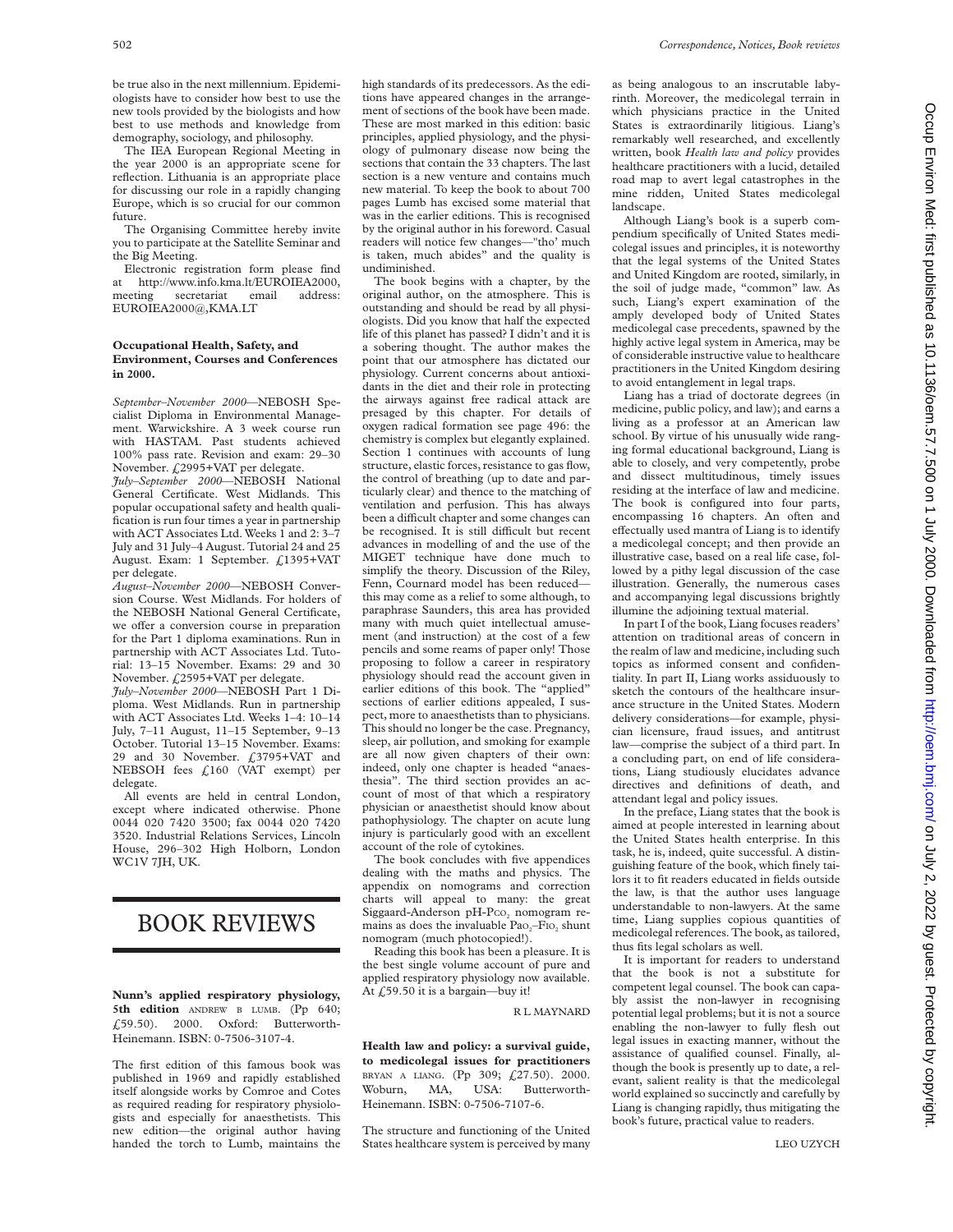**Evaluation in occupational health practice, 1st edition** Edited by: EWA MENCKEL, PETER WESTERHOLM. (Pp 235;  $f<sub>1</sub>(40)$ . 1999. Oxford: Butterworth- Heinemann. ISBN: 0 7506 4303 X.

Evaluation of healthcare systems, with its significant use of qualitative data, has to date remained the poor relation to conventional research methods. However, study designs such as randomised control trials are of limited use when occupational health services seek to describe their own practice or are asked to justify programmes to employers, who expect such activities to impact on the functioning of their organisations. The evaluation approach, developed partly in the social sciences, helps provide models for such research questions. Calls for a greater emphasis on such studies have been heard in the *BMJ* and *Occup Environ Med*. Menckel and Westerholm's book coherently draws together the conventional study methods and these newer approaches. In doing so the potential researcher is encouraged to seek clarity of thought in the question to be addressed before the study design is selected, to consider the role and expectations of stakeholders, and to consider the wide range of potential outcomes from any occupational health programme.

The evaluation approach requires a knowledge of systems theory and this book provides a useful introduction that may help occupational health specialists see the workings of their own departments in a new light. The book has a consistent emphasis on occupational health experience and rarely strays into unnecessary theory. The principal weakness is a lack of worked examples on common themes in occupational health practice—for example, management of sickness absence. However, as the authors observe, comparatively few evaluation studies have been published in the occupational health literature and this book will no doubt help correct this situation.

This thought provoking book encourages reflection on the daily practice of occupational health and offers a wide range of approaches that may be adopted to evaluate common issues. Such approaches may lead not only to formal research but also to well informed management decisions on the development and impact of occupational health services. In conclusion this book is worthy of inclusion alongside standard texts of statistical and research methods, but is likely to be of greater use in the day to day management of occupational health services.

PHILIP WYNN

**Occupational health: recognising and preventing work related disease and injury, 4th edition** Edited by: BARRY LEVY, DAVID H WEGMAN. (Pp 842; £37.00). 2000. Philadelphia: Lippincott Williams and Wilkins. ISBN: 0-7817-1954-2.

This is the 4th edition of *Occupational health: recognising and preventing work related disease and injury*, edited, as before, by Levy and Wegman. Four editions—1983, 1988, 1995, and now 2000—says something in itself: there must be people out there buying it in sufficient numbers for the publishers to countenance the expense of a further edition. There must also be sufficient changes and updates between editions for some people to buy it again for the updates. The questions for the reader of this review must be: Is this a genuine update with additional relevant material to suit the new millennium and is the book worth the price? The short answer, on both counts, is yes.

I have read or scanned all the chapters and I can say that this is a genuine update. Many chapters have been largely rewritten, and where necessary, updated. Some—such as epidemiology—do not require such major rewrites as others. Lists of carcinogens have become longer in 5 years. New chapters have been added: environmental health, occupational health service, injuries, young workers, older workers, and healthcare workers.

One of the criticisms I had of earlier editions was the book's heavy American bias: to some extent this is still true but less so. The list of contributors is truly international and many are the leading authority on their subject. In some cases—for example, worker compensation—I think the book is still missing a trick by being so United States orientated. The broad concepts of recompensing an injured or diseased worker are worth spelling out and there is much to be gained reviewing the way different countries approach the issue. There is even now the stance taken by pan national organisations, like the European Union, to harmonise these schemes across national boundaries. What we get is the United States scene by and large.

In other areas the book has not expanded to meet the needs of today. For example, the chapter on shift work is about shift work. Very good it is too but the issue for today is working hours, not just shift work. Much is known and agreed about the health effects of shift work. The new unanswered questions relate to long or irregular hours of work.

Still, these are relatively trivial issues to raise in relation to this splendid book. It is authoritative, well written, and ably edited. It covers the broad gamut of occupational health illness and occupational health practice. It also now has few peers among the middle sized books (is a book of now 842 pages as opposed to 650—middle sized?) Last time around I thought Levy and Wegman (3rd edition) had the edge on Waldron's *Occupational Health* (3rd edition). The 4th edition of Waldron's book (Waldron and Edling) is not a true update but a supplement to the 3rd edition and it is very patchy in quality and suffers also from some poor editorial control.

So, Levy and Wegman's 4th edition is clearly out in front. If you do not possess one or even if you do own an earlier edition, there's enough in this new edition to warrant the modest outlay.

J M HARRINGTON

**Instant notes in immunology** P LYDYARD, A WHELAN, M W FANGER.  $($ Pp 328;  $f$ 14.95). 1999. BIOS Scientific. ISBN: 1859960774.

When the first edition of Roett's famous book *Essential immunology* appeared in 1971, it was a small book that could be read in a weekend: the 8th edition would take a little longer! The need for a book that can be read rapidly and from which one can pick up the current thinking—at least in outline—remains unchanged and is met by this book in the BIOS Instant Notes Series. The authors have produced a book that is remarkably like a well designed Help programme on a word processor—indeed, even some of the pages

look like a computer screen. Don't be put off; the layout is easy to follow and aids the learning process. The book is divided into 22 short chapters—each being subdivided into about five sections. Each section is only two to three pages long and each deals with a specific topic. Reading a subsection takes only 5-10 minutes and the text is so focused that one can hardly avoid learning. Even in the stickier passages the style is conducive to rapid uptake. Some subsections are very short—for instance, dendritic cells covered in a page or so, acute phase proteins treated similarly. All the important aspects of modern immunology are covered, including transplantation, vaccination, tumour immunology, and immunotechnology.

This is an outstanding book for revising or relearning immunology. Much has changed in recent years but this book will bring you rapidly up to date. At  $\mathcal{L}$ 14.95 this is essential immunology!

### R L MAYNARD

**Environmental toxicants: human exposures and their health effects** Edited by: MORTON LIPPMANN. (Pp 987; £96.50). 2000. Chichester: Wiley, Interscience. ISBN: 0-471-29298-2.

This is the second edition of Lippmann's well known book on environmental toxicants. Seven new chapters are included bringing the total to 30. Forty one authors make contributions and the book runs to almost 1000 pages. Despite this it is surprisingly slim, due to the use of fine high quality paper, and the book is pleasant to hold and read.

The editor has set out to provide in depth reviews of environmental toxicants: including air pollutants, dioxins, environmental tobacco smoke, food additives, radiation, noise, metals, and microwaves. Chapters dealing with risk and methods for reducing risks are also included. The book ends with an industrial perspective, which suggests how integration of information on the effects of chemicals into corporate policies and practices for protecting health can be achieved. The scope is thus broad although not all embracing. The first impression I got on reading the chapters dealing with topics with which I am familiar was one of awe. The detail included is extensive, facts fall like snowflakes, and hardly a line seems to lack either a reference or some data from a study or experiment. This does not make for easy or rapid reading but it does make for an outstanding source of reference. Readers should look at the editor's 70 page review of ozone that includes reference to more than 300 sources to see what a detailed review actually should be. Recent references are included throughout.

The first detailed chapter is on ambient particulate matter (this and some of the other chapters on classic air pollutants) is by the editor. This chapter is fairly short and presents a summary of most of what one needs to know. There is a trace of a bias towards the United States literature and the discussion on the setting of standards is focused sharply on United States practice. The much discussed ultrafine hypothesis is treated lightly and the author has not dwelt on the mechanisms of free radical formation that are currently being discussed. Recent work on the effects of particles in animal models are discussed. This is followed by a longer account of asbestos and other fibres. The evidence for effects on health is reviewed